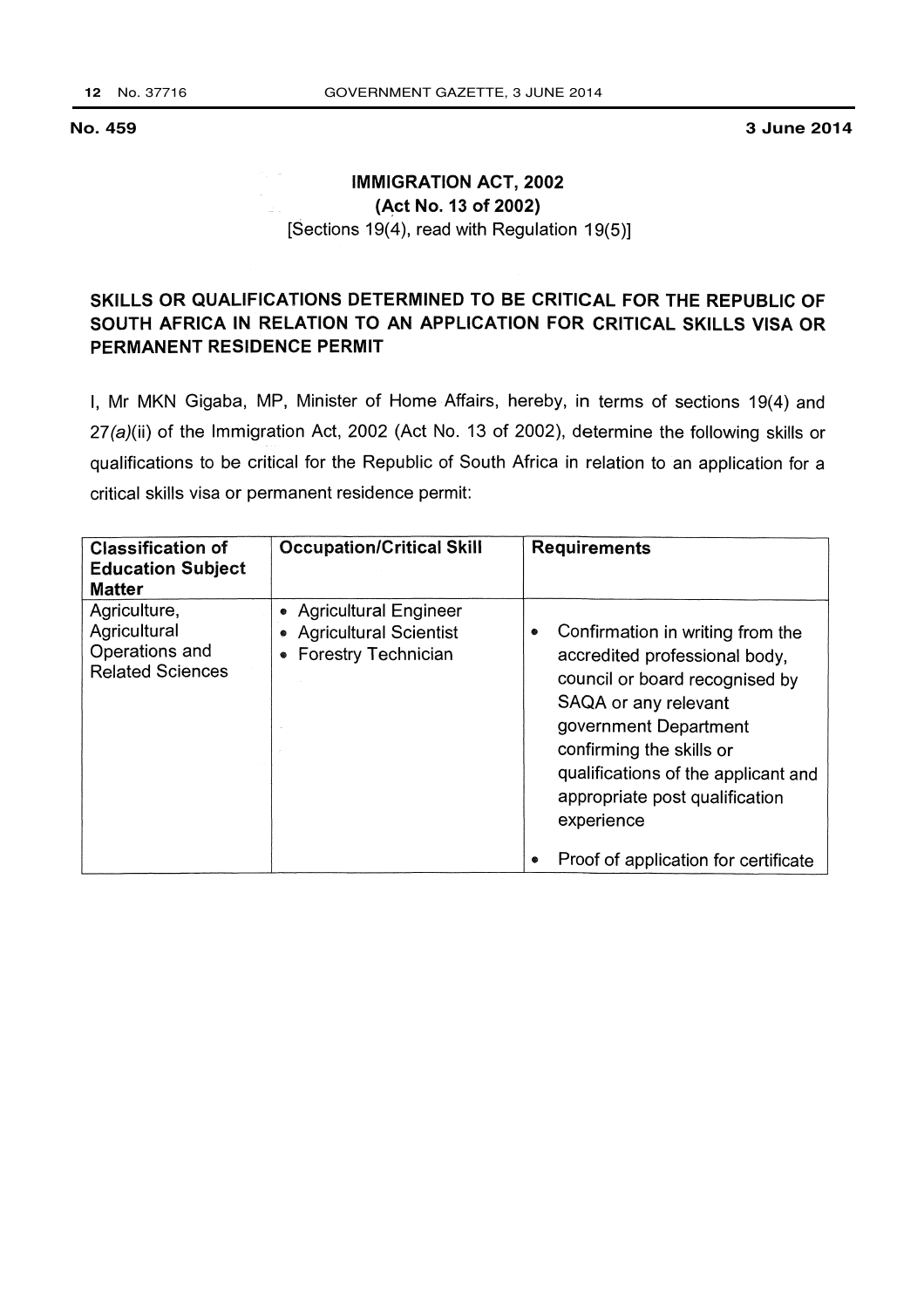|                                                  |                                                                                                                                                   | of registration with the accredited<br>professional body, council or<br>board recognised by SAQA                                                                                                                                                                                     |
|--------------------------------------------------|---------------------------------------------------------------------------------------------------------------------------------------------------|--------------------------------------------------------------------------------------------------------------------------------------------------------------------------------------------------------------------------------------------------------------------------------------|
|                                                  |                                                                                                                                                   | Proof of evaluation of the foreign<br>qualification by SAQA translated<br>by a sworn translator into one of<br>the official languages of the<br>Republic.                                                                                                                            |
|                                                  |                                                                                                                                                   | Proof of employment within 12<br>$\bullet$<br>months after obtaining Critical<br>Skills work visa in a form of an<br>employment contract specifying<br>the occupation and capacity in<br>which the foreigner shall be<br>employed.                                                   |
|                                                  | <b>Sheep Shearer</b>                                                                                                                              | Proof of employment in a form of<br>an employment contract<br>specifying the occupation and<br>capacity in which the foreigner<br>shall be employed.                                                                                                                                 |
| Architecture and the<br><b>Built Environment</b> | • Architect<br><b>Construction Project</b><br>Manager<br><b>Land Surveyor</b><br><b>Quantity Surveyor</b><br><b>Urban and Regional</b><br>Planner | Confirmation in writing from the<br>$\bullet$<br>accredited professional body,<br>council or board recognised by<br>SAQA or any relevant<br>government Department<br>confirming the skills or<br>qualifications of the applicant and<br>appropriate post qualification<br>experience |
|                                                  |                                                                                                                                                   | Proof of application for certificate<br>۰<br>of registration with the accredited<br>professional body, council or<br>board recognised by SAQA.                                                                                                                                       |
|                                                  |                                                                                                                                                   | Proof of evaluation of the foreign<br>●<br>qualification by SAQA translated<br>by a sworn translator into one of<br>the official languages of the                                                                                                                                    |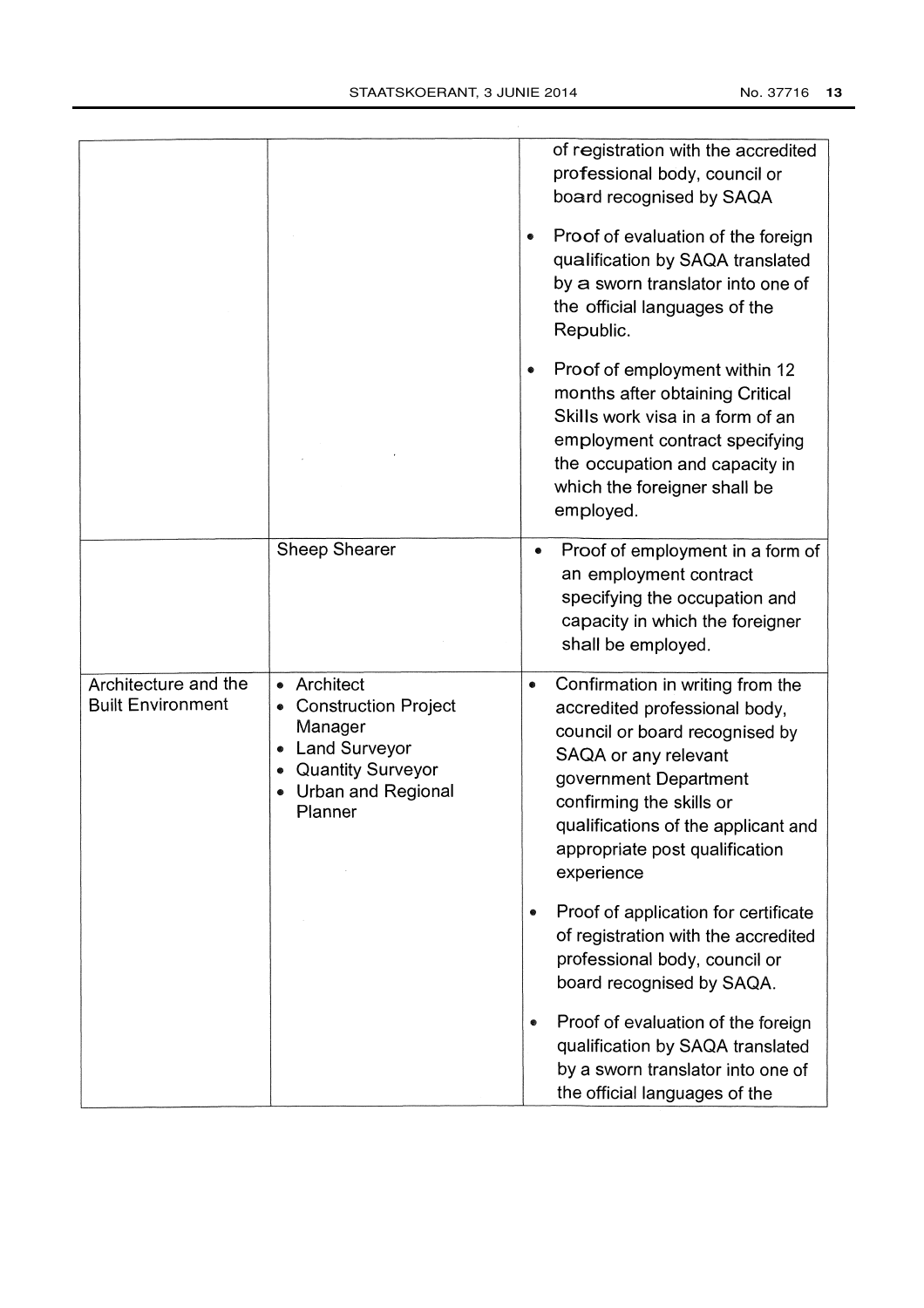|                                                                |                                                                                                                                       |           | Republic.                                                                                                                                                                                                                                                               |
|----------------------------------------------------------------|---------------------------------------------------------------------------------------------------------------------------------------|-----------|-------------------------------------------------------------------------------------------------------------------------------------------------------------------------------------------------------------------------------------------------------------------------|
|                                                                |                                                                                                                                       | ۰         | Proof of employment within 12<br>months after obtaining Critical<br>Skills work visa in a form of an<br>employment contract specifying<br>the occupation and capacity in<br>which the foreigner shall be<br>employed.                                                   |
| <b>Business, Economics</b><br>and Management<br><b>Studies</b> | • Actuaries and Risk<br>Assessors<br>• Corporate General<br>Manager<br><b>• External Auditor</b><br>• Financial Investment<br>Advisor | $\bullet$ | Confirmation in writing from the<br>accredited professional body,<br>council or board recognised by<br>SAQA or any relevant<br>government Department<br>confirming the skills or<br>qualifications of the applicant and<br>appropriate post qualification<br>experience |
|                                                                |                                                                                                                                       |           | Proof of application for certificate<br>of registration with the accredited<br>professional body, council or<br>board recognised by SAQA                                                                                                                                |
|                                                                |                                                                                                                                       |           | Proof of evaluation of the foreign<br>qualification by SAQA translated<br>by a sworn translator into one of<br>the official languages of the<br>Republic.                                                                                                               |
|                                                                |                                                                                                                                       |           | Proof of employment within 12<br>months after obtaining Critical<br>Skills work visa in a form of an<br>employment contract specifying<br>the occupation and capacity in<br>which the foreigner shall be<br>employed.                                                   |
| Information<br>Communication &<br>Technology                   | <b>CISCO Solution Specialist</b><br><b>CISCO Engineers</b><br>Solutions Architects in<br>Telecommunications and<br><b>ICT</b>         | $\bullet$ | Confirmation in writing from the<br>accredited professional body,<br>council or board recognised by<br>SAQA or any relevant<br>government Department                                                                                                                    |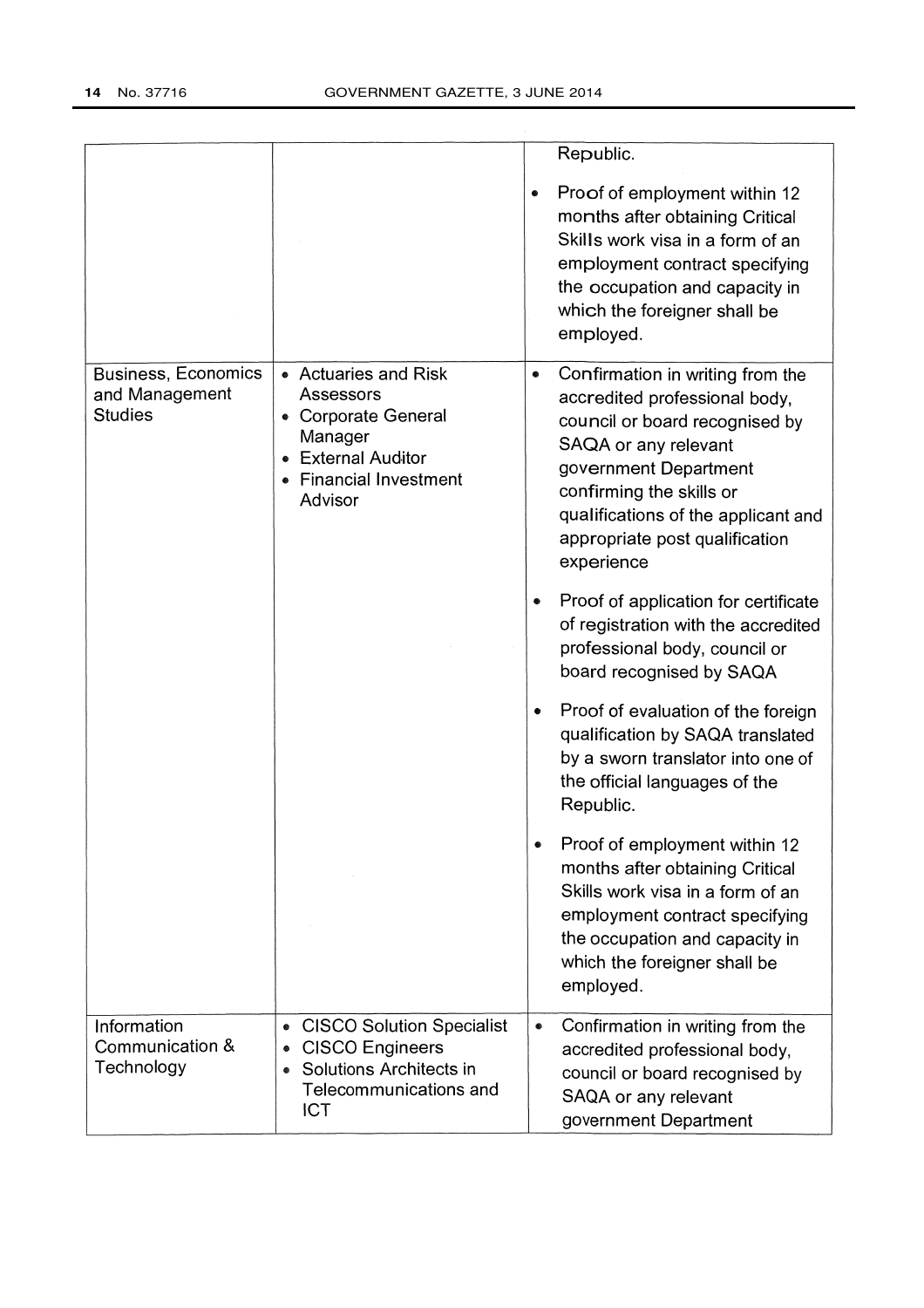|             | <b>Integrated Developers</b><br>(PHP, Perl, Java)<br>• Network Analyst<br><b>IT Security Specialist</b><br><b>System Integration</b><br>Specialist<br>• Enterprise Architecture<br><b>Data Centre Operations</b><br><b>Network Specialist</b><br>(Security)<br><b>Database Specialists</b><br>Microsoft System<br>Engineers<br>• Network Controllers<br><b>AV Specialists (Anti-virus)</b><br>Desktop support Engineer                                                                                                                                                                                | confirming the skills or<br>qualifications of the applicant and<br>appropriate post qualification<br>experience<br>Proof of application for certificate<br>of registration with the accredited<br>professional body, council or<br>board recognised by SAQA<br>Proof of evaluation of the foreign<br>$\bullet$<br>qualification by SAQA translated<br>by a sworn translator into one of<br>the official languages of the<br>Republic.<br>Proof of employment within 12<br>$\bullet$<br>months after obtaining Critical<br>Skills work visa in a form of an<br>employment contract specifying<br>the occupation and capacity in<br>which the foreigner shall be<br>employed. |
|-------------|-------------------------------------------------------------------------------------------------------------------------------------------------------------------------------------------------------------------------------------------------------------------------------------------------------------------------------------------------------------------------------------------------------------------------------------------------------------------------------------------------------------------------------------------------------------------------------------------------------|-----------------------------------------------------------------------------------------------------------------------------------------------------------------------------------------------------------------------------------------------------------------------------------------------------------------------------------------------------------------------------------------------------------------------------------------------------------------------------------------------------------------------------------------------------------------------------------------------------------------------------------------------------------------------------|
| Engineering | <b>Energy Engineer</b><br><b>Metallurgical Engineer</b><br><b>Chemical Engineer</b><br><b>Civil Engineer</b><br>$\bullet$<br><b>Electrical Engineer</b><br>$\bullet$<br><b>Electrical Installation</b><br>Inspector<br><b>Electronics Engineer</b><br>Geologist<br>Industrial and Production<br>Engineers<br><b>Industrial Designer</b><br>$\bullet$<br><b>Manufacturing Managers</b><br><b>Materials Engineer</b><br><b>Mechanical Engineer</b><br><b>Mining Engineer</b><br><b>Production/Operations</b><br>Manager<br><b>Quality Systems Manager</b><br>Research and<br><b>Development Manager</b> | Confirmation in writing from the<br>accredited professional body,<br>council or board recognised by<br>SAQA or any relevant<br>government Department<br>confirming the skills or<br>qualifications of the applicant and<br>appropriate post qualification<br>experience<br>Proof of application for certificate<br>۰<br>of registration with the accredited<br>professional body, council or<br>board recognised by SAQA<br>Proof of evaluation of the foreign<br>۰<br>qualification by SAQA translated<br>by a sworn translator into one of<br>the official languages of the                                                                                               |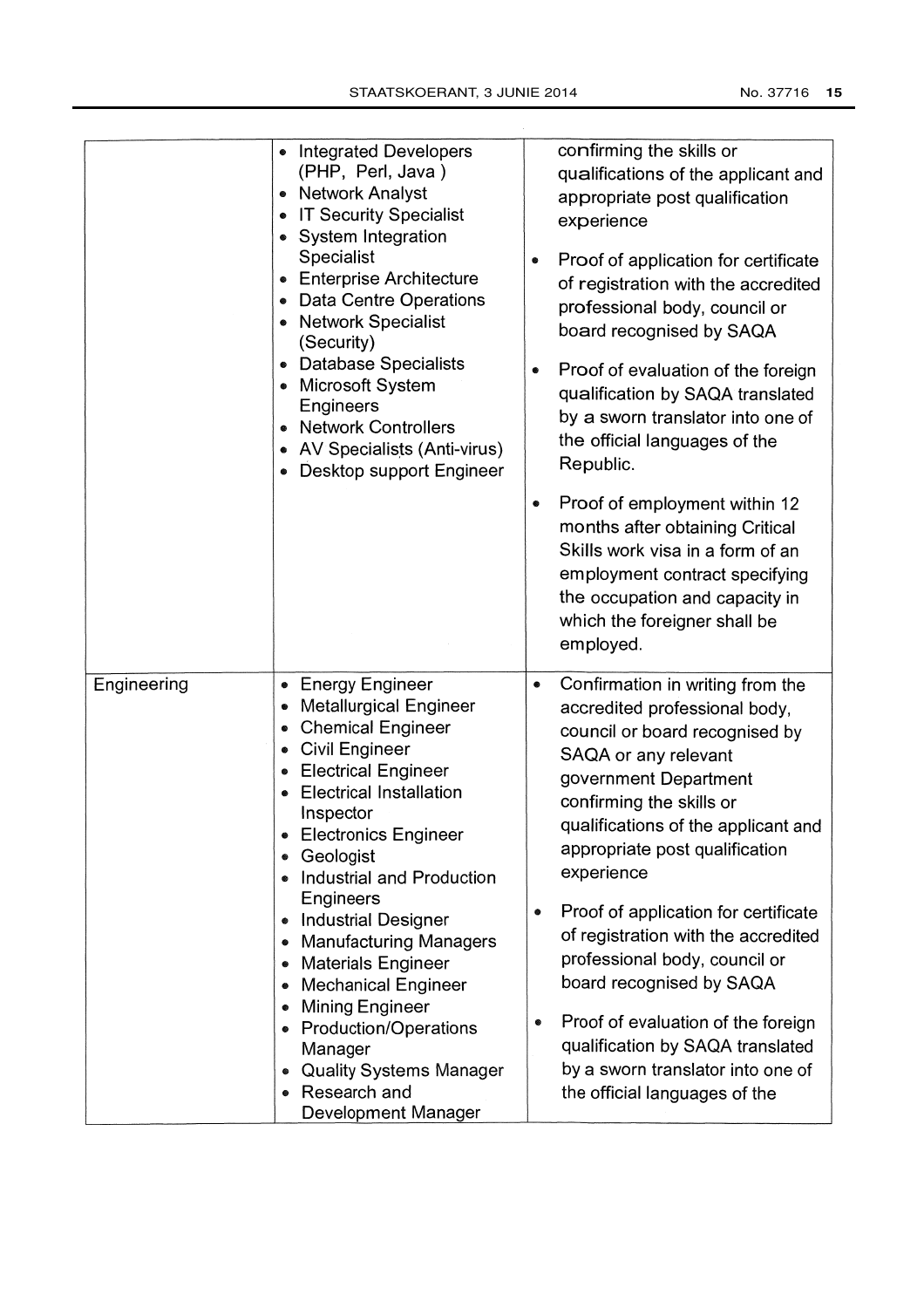|                           |                                                | Republic.                             |
|---------------------------|------------------------------------------------|---------------------------------------|
|                           | <b>Ship's Engineer</b><br>• Telecommunications |                                       |
|                           | Engineers                                      | Proof of employment within 12<br>۰    |
|                           |                                                | months after obtaining Critical       |
|                           | • Electrical Engineering                       |                                       |
|                           | Technologist                                   | Skills work visa in a form of an      |
|                           | <b>Energy Engineering</b><br>$\bullet$         | employment contract specifying        |
|                           | Technologist                                   | the occupation and capacity in        |
|                           | <b>Mechanical Engineering</b>                  | which the foreigner shall be          |
|                           | Technologist                                   | employed.                             |
|                           | • Metallurgical Engineering                    |                                       |
|                           | Technologist                                   |                                       |
|                           | <b>Mining Engineering</b>                      |                                       |
|                           | Technologist                                   |                                       |
|                           | • Air Conditioning and                         |                                       |
|                           | <b>Mechanical Services</b>                     |                                       |
|                           | Plumber                                        |                                       |
|                           | <b>Automotive Electrician</b><br>٠             |                                       |
|                           | • Automotive Motor                             |                                       |
|                           | Mechanic                                       |                                       |
|                           | <b>Boiler Maker</b>                            |                                       |
|                           | <b>Chemical Engineering</b>                    |                                       |
|                           | Technologist                                   |                                       |
|                           | • Civil Engineering<br>Technologist            |                                       |
|                           | • Diesel Mechanic                              |                                       |
|                           | • Electronics Engineering                      |                                       |
|                           | Technologist                                   |                                       |
|                           | <b>Fitter and Turner</b>                       |                                       |
|                           | <b>Materials Engineering</b><br>$\bullet$      |                                       |
|                           | Technologist                                   |                                       |
|                           | <b>Mechatronics Technician</b><br>$\bullet$    |                                       |
|                           | <b>Metal Fabricator</b>                        |                                       |
|                           | <b>Physical and Engineering</b>                |                                       |
|                           | Science Technicians                            |                                       |
|                           | <b>Pressure Welder</b><br>$\bullet$            |                                       |
|                           | <b>Structural Plaster</b><br>$\bullet$         |                                       |
|                           | Toolmaker                                      |                                       |
|                           |                                                |                                       |
| <b>Health Professions</b> | <b>Medical Superintendent</b>                  | Confirmation in writing from the<br>۰ |
| and Related Clinical      | /Public Health Manager                         | accredited professional body,         |
| <b>Sciences</b>           | <b>Public Health Physician</b><br>●            |                                       |
|                           | <b>General and Specialist</b>                  | council or board recognised by        |
|                           | <b>Medical Practitioner</b>                    | SAQA or any relevant                  |
|                           | <b>Hospital Pharmacist</b>                     | government Department                 |
|                           | <b>Nursing Professionals</b>                   | confirming the skills or              |
|                           | Veterinarian                                   | qualifications of the applicant and   |
|                           |                                                |                                       |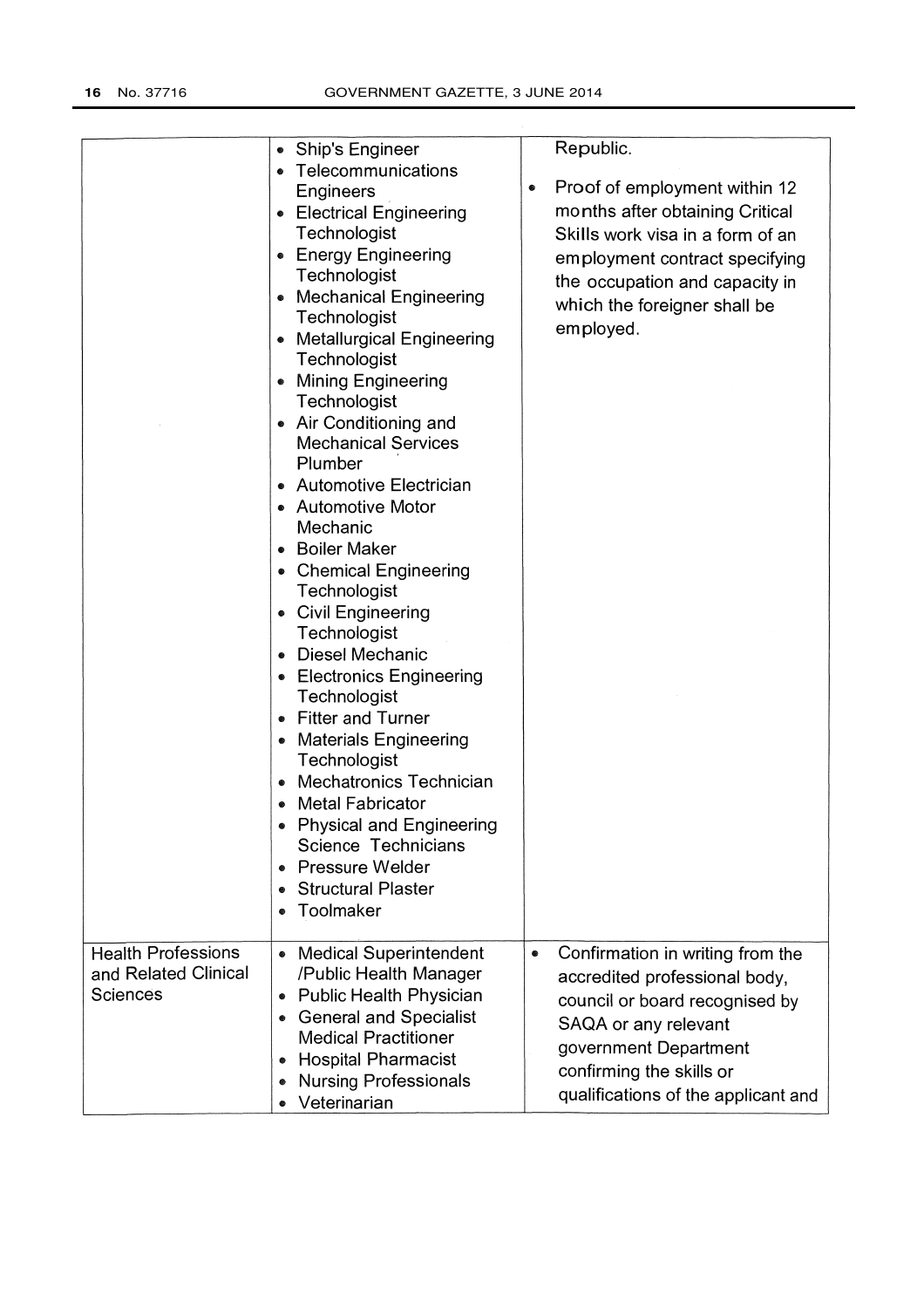|                            | <b>Registered Nurse (child</b><br>$\bullet$<br>and family health)<br><b>Retail Pharmacist</b><br>۰                                                                                                                                                                                                                                                                                                                                                                                                                                                                                                                                                                       | ۰<br>۰                   | appropriate post qualification<br>experience<br>Proof of application for certificate<br>of registration with the accredited<br>professional body, council or<br>board recognised by SAQA<br>Proof of evaluation of the foreign<br>qualification by SAQA translated<br>by a sworn translator into one of<br>the official languages of the<br>Republic.<br>Proof of employment within 12<br>months after obtaining Critical<br>Skills work visa in a form of an<br>employment contract specifying<br>the occupation and capacity in<br>which the foreigner shall be<br>employed.                                     |
|----------------------------|--------------------------------------------------------------------------------------------------------------------------------------------------------------------------------------------------------------------------------------------------------------------------------------------------------------------------------------------------------------------------------------------------------------------------------------------------------------------------------------------------------------------------------------------------------------------------------------------------------------------------------------------------------------------------|--------------------------|--------------------------------------------------------------------------------------------------------------------------------------------------------------------------------------------------------------------------------------------------------------------------------------------------------------------------------------------------------------------------------------------------------------------------------------------------------------------------------------------------------------------------------------------------------------------------------------------------------------------|
| Life and Earth<br>Sciences | <b>Environmental Engineers</b><br><b>Environmental Manager</b><br>$\bullet$<br><b>Industrial Pharmacist</b><br><b>Acquatic Scientist</b><br><b>Animal Scientist</b><br>• Advanced Composites<br>Engineering<br>• Archaelogical /<br><b>Paleontological Specialist</b><br><b>Bioeconomist</b><br><b>Biochemists</b><br>Bioinformatician<br>۰<br>Bioinformaticist<br><b>Biological Scientist</b><br><b>Botanical Scientist</b><br><b>Chemical Scientist</b><br><b>Computational Biologist</b><br>۰<br><b>Environmental Scientist</b><br><b>Ecological Scientist</b><br><b>Food Scientist</b><br><b>Engineering Geologist</b><br>Geochemist<br><b>Geohazards Specialist</b> | $\bullet$<br>۰<br>۰<br>● | Confirmation in writing from the<br>accredited professional body,<br>council or board recognised by<br>SAQA or any relevant<br>government Department<br>confirming the skills or<br>qualifications of the applicant and<br>appropriate post qualification<br>experience<br>Proof of application for certificate<br>of registration with the accredited<br>professional body, council or<br>board recognised by SAQA.<br>Proof of evaluation of the foreign<br>qualification by SAQA translated<br>by a sworn translator into one of<br>the official languages of the<br>Republic.<br>Proof of employment within 12 |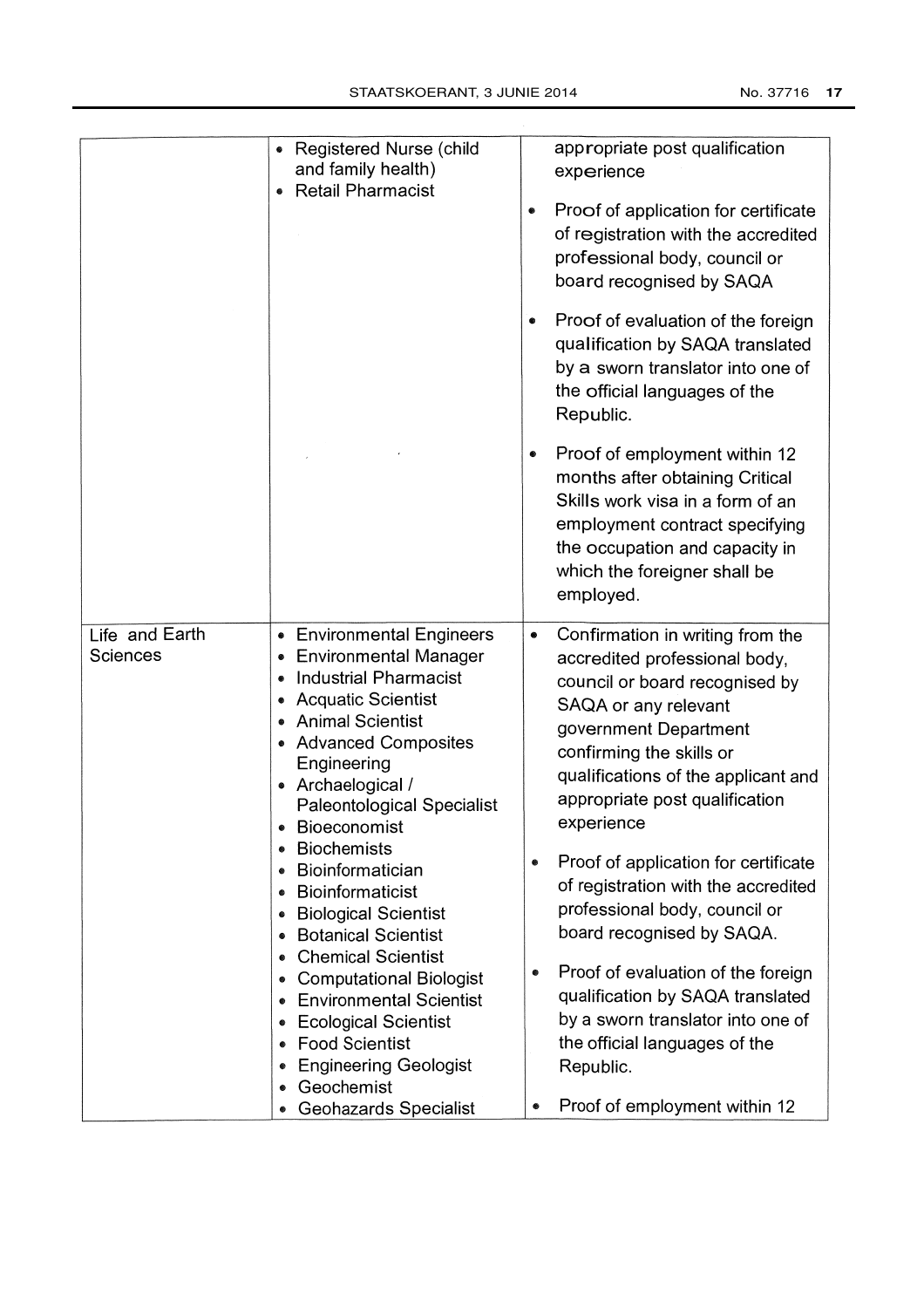|                                                 | Geologist<br>$\bullet$<br>Geophycist<br>• Laboratory Technologist<br>and Technician<br><b>Marine Bioscientist</b><br><b>Materials Scientist</b><br><b>Metallurgical Scientist</b><br>Metrology<br>۰<br>Microbiological Scientist<br><b>Polymer Scientist</b><br><b>Protein Scientist</b><br>Seismologist<br><b>Soil Scientist</b><br><b>Toxicology Scientist</b><br>$\bullet$<br>• Water Resource Scientist                                                                                                                                                                                                                                                                                        | months after obtaining Critical<br>Skills work visa in a form of an<br>employment contract specifying<br>the occupation and capacity in<br>which the foreigner shall be<br>employed.<br>Where there is no employment<br>contract, proof of financial means<br>every 12 months for the<br>remainder of the validity of the<br>visa.                                                                                                                                                                                                                                                                                                                                                                                                                                                                               |
|-------------------------------------------------|----------------------------------------------------------------------------------------------------------------------------------------------------------------------------------------------------------------------------------------------------------------------------------------------------------------------------------------------------------------------------------------------------------------------------------------------------------------------------------------------------------------------------------------------------------------------------------------------------------------------------------------------------------------------------------------------------|------------------------------------------------------------------------------------------------------------------------------------------------------------------------------------------------------------------------------------------------------------------------------------------------------------------------------------------------------------------------------------------------------------------------------------------------------------------------------------------------------------------------------------------------------------------------------------------------------------------------------------------------------------------------------------------------------------------------------------------------------------------------------------------------------------------|
| Professionals and<br>Associate<br>Professionals | • Land and engineering<br>surveyors<br><b>Electronic Engineering</b><br>Technician<br>• Materials Engineering<br>Technologist<br>• Electrical Engineering<br>Technician<br>• Safety, Health,<br><b>Environment and Quality</b><br>Practitioner<br>• Draughtsperson<br>• Mechanical Engineering<br>Technician<br>• Chemical Engineering<br>Technician<br>• Organisation and Methods<br>Analyst (incl. scheduler,<br>estimator)<br>• Surveying Technician<br><b>Geomatics Technician</b><br><b>Quantity Surveying</b><br>Technician<br>• Civil Engineering<br>Technician<br>• Materials Engineer Non-<br>destructive Testing (NDT)<br><b>Materials Engineering</b><br>Technician - Road<br>materials | Confirmation in writing from the<br>۰<br>accredited professional body,<br>council or board recognised by<br>SAQA or any relevant<br>government Department<br>confirming the skills or<br>qualifications of the applicant and<br>appropriate post qualification<br>experience<br>Proof of application for certificate<br>۰<br>of registration with the accredited<br>professional body, council or<br>board recognised by SAQA<br>Proof of evaluation of the foreign<br>۰<br>qualification by SAQA translated<br>by a sworn translator into one of<br>the official languages of the<br>Republic.<br>Proof of employment within 12<br>۰<br>months after obtaining Critical<br>Skills work visa in a form of an<br>employment contract specifying<br>the occupation and capacity in<br>which the foreigner shall be |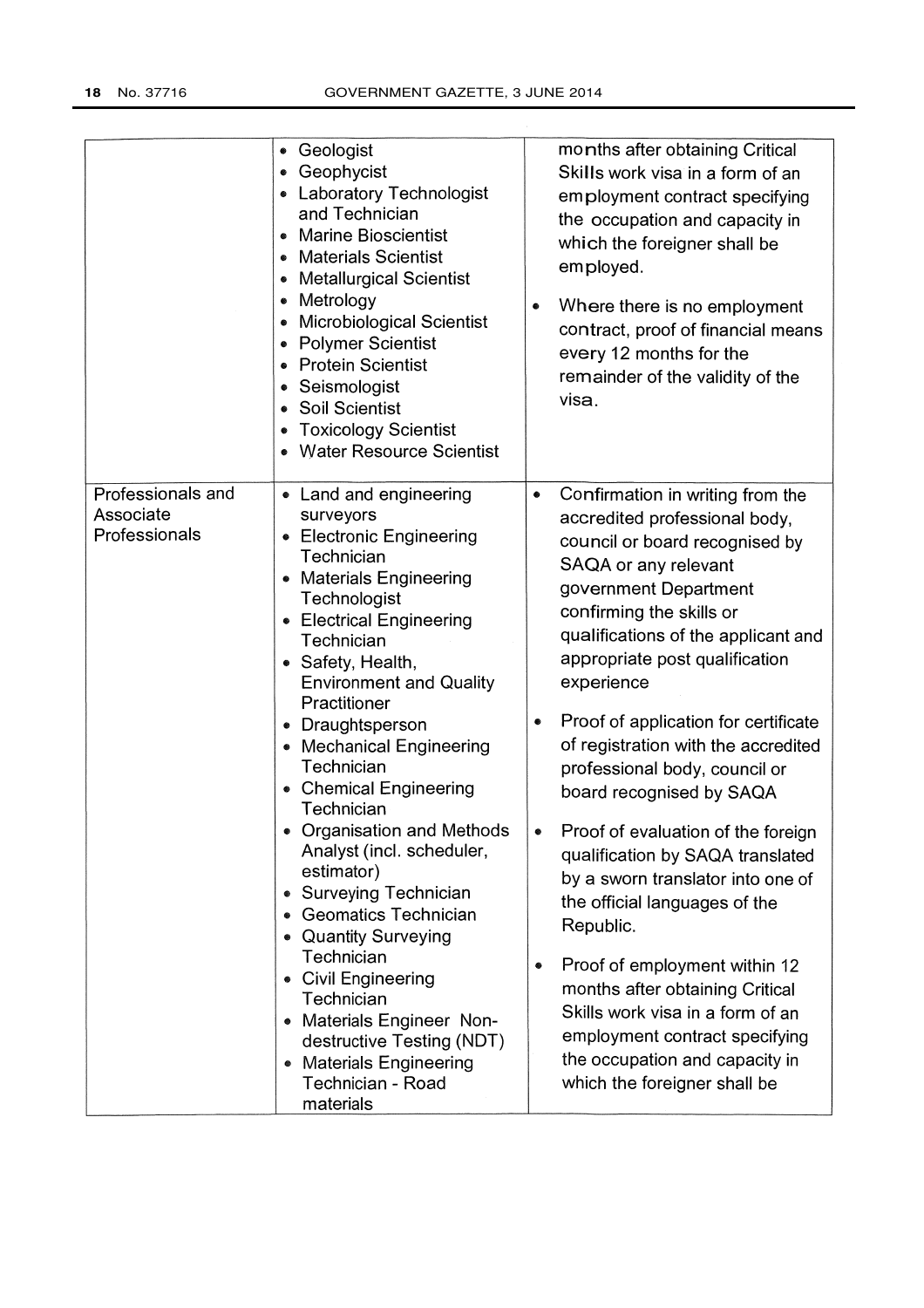|               | <b>Materials Tester</b>                                                                                                                                                                                                                                                                                                                                                                                                                                                                                                                                                                                                                                                                                                                                                                                                          |                                                                                                                                                                                                                                                                |
|---------------|----------------------------------------------------------------------------------------------------------------------------------------------------------------------------------------------------------------------------------------------------------------------------------------------------------------------------------------------------------------------------------------------------------------------------------------------------------------------------------------------------------------------------------------------------------------------------------------------------------------------------------------------------------------------------------------------------------------------------------------------------------------------------------------------------------------------------------|----------------------------------------------------------------------------------------------------------------------------------------------------------------------------------------------------------------------------------------------------------------|
|               | • Construction Safety,<br>Health, Environment and<br>Quality (SHEQ)<br>Agent/Manager/ Officer<br>• Aeronautical engineering<br>• Architectural Senior<br>Technologist<br>• Architectural Technologist<br>• Architectural<br>Draughtsperson<br>• Astronomer<br>• Physicist (SKA)<br>• Geomagnetic Physicist<br>• Solar Physicist<br>• Space Physicist<br>• Plasma Physicist<br>• Space Technologist<br>• Space Weather Specialist<br>• Magnetic Technology<br><b>Specialist</b><br>• Radar Engineering<br>• Radio Frequency<br>Engineering<br>• Environmental<br>Technologist<br>• Industrial Engineer<br><b>Industrial Engineering</b><br>Technologist<br><b>Industrial Engineering</b><br>Technician<br>• Landscape Architect<br><b>Landscape Contract</b><br>Manager<br>Landscape Horticulturalist<br>۰<br>• Mining Technician | employed.                                                                                                                                                                                                                                                      |
| <b>Trades</b> | Millwright<br><b>Boilermaker (for Strategic</b><br>Infrastructure Projects)<br><b>Industrial Machinery</b><br>۰<br>Mechanic<br><b>Pipe Fitter</b><br>Double Coded Welder<br>Rigger<br>Moulder                                                                                                                                                                                                                                                                                                                                                                                                                                                                                                                                                                                                                                    | Confirmation in writing from the<br>۰<br>accredited professional body,<br>council or board recognised by<br>SAQA or any relevant<br>government Department<br>confirming the skills or<br>qualifications of the applicant and<br>appropriate post qualification |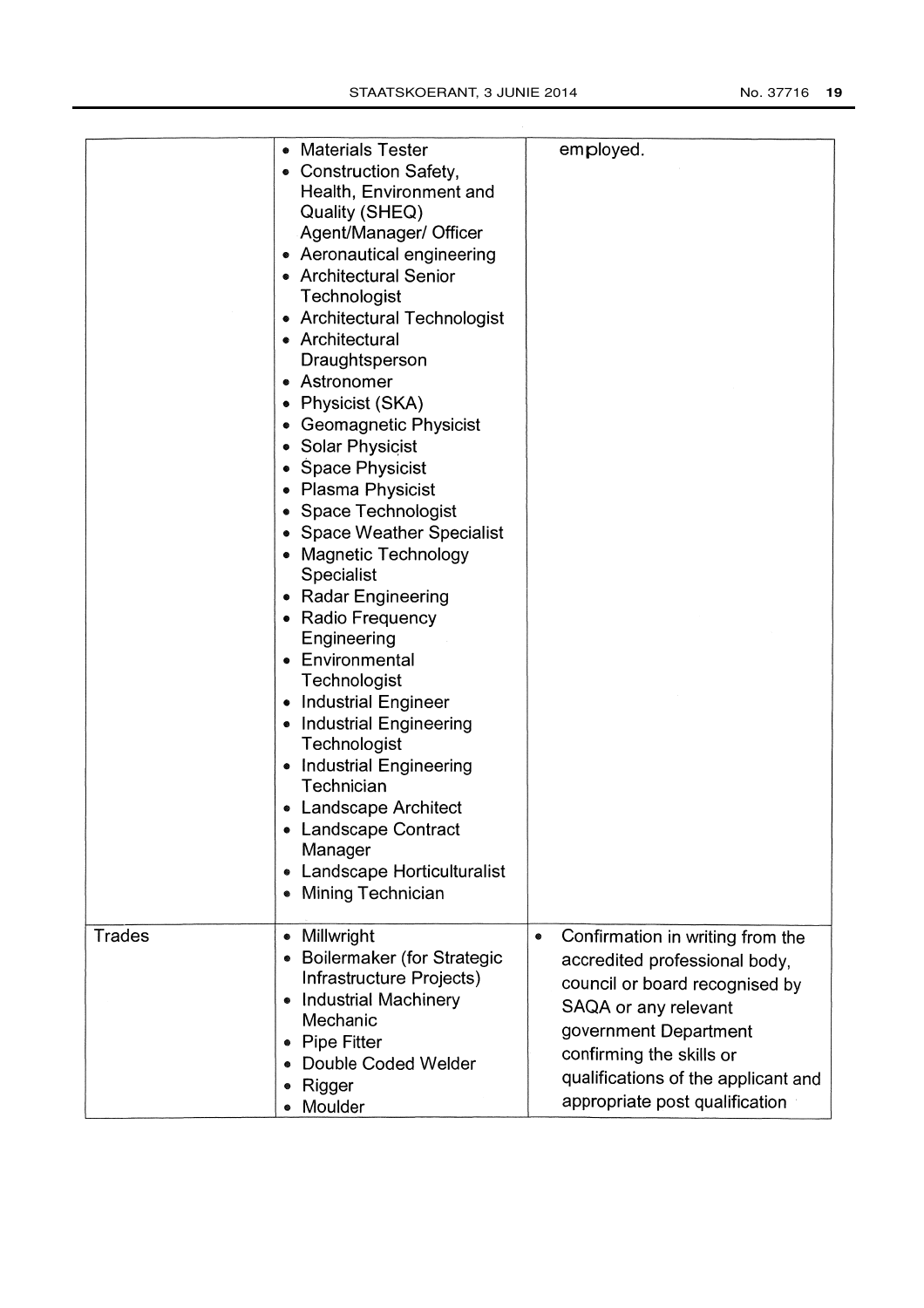|                                              | Raise-bore Operators                                                                                                                                                                                                                                                                                                                                                                                                                                                                            |                     | experience                                                                                                                                                                                                                                                                                                                                                                                                                                                                                                                                                                                                        |
|----------------------------------------------|-------------------------------------------------------------------------------------------------------------------------------------------------------------------------------------------------------------------------------------------------------------------------------------------------------------------------------------------------------------------------------------------------------------------------------------------------------------------------------------------------|---------------------|-------------------------------------------------------------------------------------------------------------------------------------------------------------------------------------------------------------------------------------------------------------------------------------------------------------------------------------------------------------------------------------------------------------------------------------------------------------------------------------------------------------------------------------------------------------------------------------------------------------------|
|                                              | Raise-bore Foreman                                                                                                                                                                                                                                                                                                                                                                                                                                                                              |                     | Proof of application for certificate<br>of registration with the accredited<br>professional body, council or<br>board recognised by SAQA                                                                                                                                                                                                                                                                                                                                                                                                                                                                          |
|                                              |                                                                                                                                                                                                                                                                                                                                                                                                                                                                                                 |                     | Proof of evaluation of the foreign<br>qualification by SAQA translated<br>by a sworn translator into one of<br>the official languages of the<br>Republic.                                                                                                                                                                                                                                                                                                                                                                                                                                                         |
|                                              |                                                                                                                                                                                                                                                                                                                                                                                                                                                                                                 | ۰                   | Proof of employment within 12<br>months after obtaining Critical<br>Skills work visa in a form of an<br>employment contract specifying<br>the occupation and capacity in<br>which the foreigner shall be<br>employed.                                                                                                                                                                                                                                                                                                                                                                                             |
| <b>Business Process</b><br>Outsourcing (BPO) | • Software Development<br><b>Engineers and Managers</b><br>• Systems Architects,<br><b>Engineers and Managers</b><br>• Foreign Language<br>speakers for specialist<br>language support and<br>technical or sales support<br>(German, Swiss German,<br>Flemish, Greek, Swedish,<br>Danish, Italian, Dutch,<br>Spanish, Mandarin and<br>French)<br><b>Business Analyst</b><br>۰<br><b>Quality Analyst</b><br>• Quality Assurance<br>Specialist/Auditor<br>• Customer Service<br>Manager/Team Lead | $\bullet$<br>۰<br>۰ | Confirmation in writing from the<br>accredited professional body,<br>council or board recognised by<br>SAQA or any relevant<br>government Department<br>confirming the skills or<br>qualifications of the applicant and<br>appropriate post qualification<br>experience<br>Proof of application for certificate<br>of registration with the accredited<br>professional body, council or<br>board recognised by SAQA<br>Proof of evaluation of the foreign<br>qualification by SAQA translated<br>by a sworn translator into one of<br>the official languages of the<br>Republic.<br>Proof of employment within 12 |
|                                              |                                                                                                                                                                                                                                                                                                                                                                                                                                                                                                 |                     | months after obtaining Critical                                                                                                                                                                                                                                                                                                                                                                                                                                                                                                                                                                                   |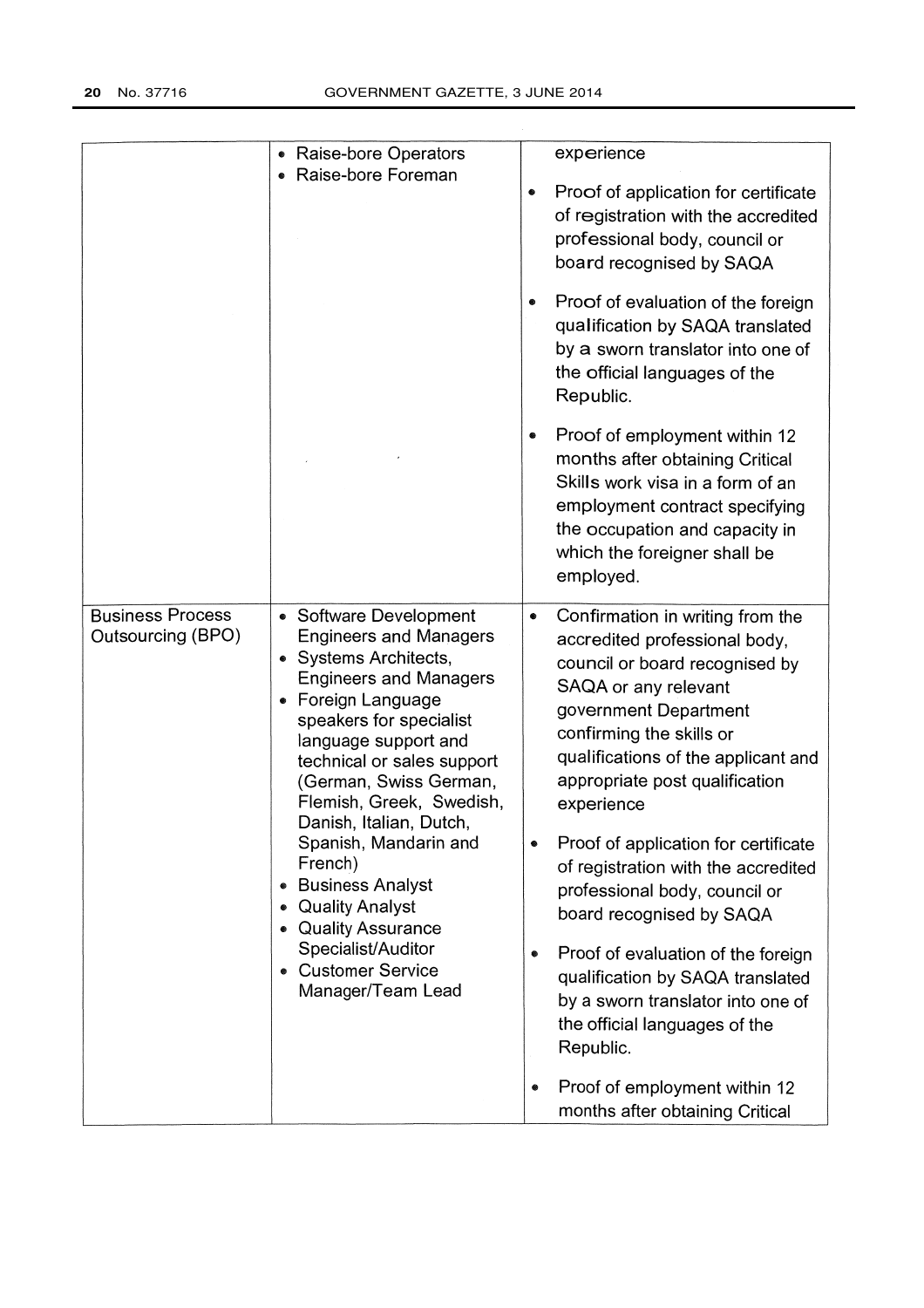|                                                                                                                                                                                                                                                                                                                                                                                                                                                                                                                                                                                                                                                                                                                                                                                                                                                                                                                                                                                                                                   | Skills work visa in a form of an<br>employment contract specifying<br>the occupation and capacity in<br>which the foreigner shall be<br>employed.                                                                                                                                                                                                                                                                                                                                                                                                                                                                                                                                                                                                                                                                                                                                                                                                                                                                                                                                      |
|-----------------------------------------------------------------------------------------------------------------------------------------------------------------------------------------------------------------------------------------------------------------------------------------------------------------------------------------------------------------------------------------------------------------------------------------------------------------------------------------------------------------------------------------------------------------------------------------------------------------------------------------------------------------------------------------------------------------------------------------------------------------------------------------------------------------------------------------------------------------------------------------------------------------------------------------------------------------------------------------------------------------------------------|----------------------------------------------------------------------------------------------------------------------------------------------------------------------------------------------------------------------------------------------------------------------------------------------------------------------------------------------------------------------------------------------------------------------------------------------------------------------------------------------------------------------------------------------------------------------------------------------------------------------------------------------------------------------------------------------------------------------------------------------------------------------------------------------------------------------------------------------------------------------------------------------------------------------------------------------------------------------------------------------------------------------------------------------------------------------------------------|
| Academics and<br><b>Doctoral Graduates</b><br>Researchers<br>(Acquired abroad)<br>• Research in any of the<br>following areas:<br><b>Galaxy Formation and</b><br>Evolution<br><b>Galaxy Structure and</b><br><b>Dynamics</b><br><b>Pulsars and Black</b><br>Holes<br>Pulsars and<br><b>Gravitational Waves</b><br>Deep Observations of<br>the earliest Radio<br>Galaxies<br><b>Dynamic and Transient</b><br><b>Bursts</b><br><b>VLBI Operations</b><br>Search for CO to<br>investigate role of<br>Molecular Hydrogen<br>Deep Surveys of<br>Neutral Hydrogen Gas<br>in the Early Universe<br>Cosmology and Dark<br>es.<br>Energy<br><b>Cosmic Magnetism</b><br>Calibration and<br>儱<br>Imaging of Radio<br>Interferometer data<br><b>Pulsars Research</b><br>羀<br>Pulsars and<br><b>Gravitational Waves</b><br><b>VLBI Operations</b><br>翳<br><b>Signal Processing</b><br>羀<br><b>Observational Radio</b><br>國<br><b>Astronomy in General</b><br>Algorithm for Radio<br>靈<br>Astronomy<br>Signal Processing for<br>Radio Astronomy | Confirmation in writing from the<br>۰<br>accredited professional body,<br>council or board recognised by<br>SAQA or any relevant<br>government Department<br>confirming the skills or<br>qualifications of the applicant and<br>appropriate post qualification<br>experience<br>Proof of application for certificate<br>۰<br>of registration with the accredited<br>professional body, council or<br>board recognised by SAQA<br>Proof of evaluation of the foreign<br>●<br>qualification by SAQA translated<br>by a sworn translator into one of<br>the official languages of the<br>Republic.<br>A letter of recommendation from<br>۰<br>a South African statutory<br>research council or public higher<br>education institution<br>Proof of employment within 12<br>$\bullet$<br>months after obtaining Critical<br>Skills work visa in a form of an<br>employment contract specifying<br>the occupation and capacity in<br>which the foreigner shall be<br>employed.<br>Where there is no employment<br>$\bullet$<br>contract, proof of financial means<br>every 12 months for the |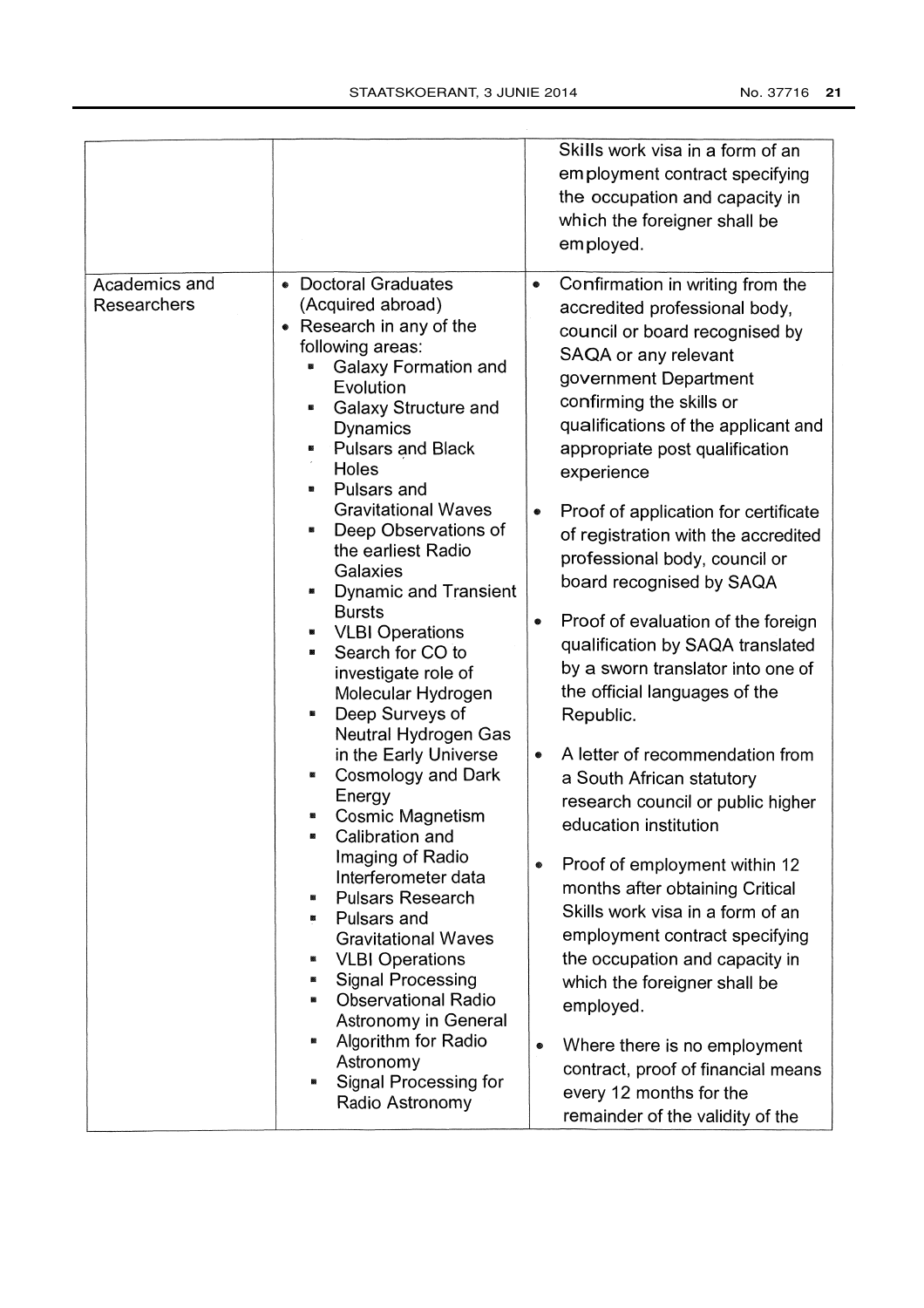| Supercomputing for<br>屬                | visa. |
|----------------------------------------|-------|
| Radio Astronomy                        |       |
| Software Development<br>g,             |       |
| for Radio Astronomy                    |       |
| Data and Streaming -<br>$\blacksquare$ |       |
| <b>Real-Time Processing</b>            |       |
| of Massive Data                        |       |
| Amounts                                |       |
| <b>Green Computing -</b><br>×          |       |
| <b>Extreme Performance</b>             |       |
|                                        |       |
| at Minor Energy Costs                  |       |
| Performance at Minor<br>M.             |       |
| <b>Energy Costs</b>                    |       |
| <b>EMC and Spectrum</b><br>g,          |       |
| Management                             |       |
| <b>Beam Modelling</b>                  |       |
| Antenna Modelling<br>×                 |       |
| <b>Feeds for Radio</b><br>圖            |       |
| <b>Astronomy Systems</b>               |       |
| <b>Receivers for Radio</b><br>g,       |       |
| <b>Astronomy Systems</b>               |       |
| Signal Processing for<br>靨             |       |
| Radio Astronomy                        |       |
| <b>High Speed Data</b><br>g,           |       |
| Transport                              |       |
| Nano-photonics - Data<br>ø             |       |
| <b>Transport Power</b>                 |       |
| Nanotechnology<br>æ                    |       |
| Palaeosciences<br>飂                    |       |
| <b>Reduction over Short</b><br>麟       |       |
| and Long distances                     |       |
| Antenna Design<br>翳                    |       |
| Antenna Foundation<br>露                |       |
| Design                                 |       |
| <b>RFI Shielded Buildings</b><br>U.    |       |
| and Facilities                         |       |
| Advanced<br>雛                          |       |
| Manufacturing                          |       |
| 羀                                      |       |
| Space Science and                      |       |
| Technology                             |       |
| <b>Global Change</b><br>蓋              |       |
| <b>Energy Security</b><br>醫            |       |
| Information<br>醠                       |       |
| Communication                          |       |
| Technology                             |       |
| <b>Earth Observation</b><br>靈          |       |
| Natural and Applied<br>œ               |       |
| Sciences                               |       |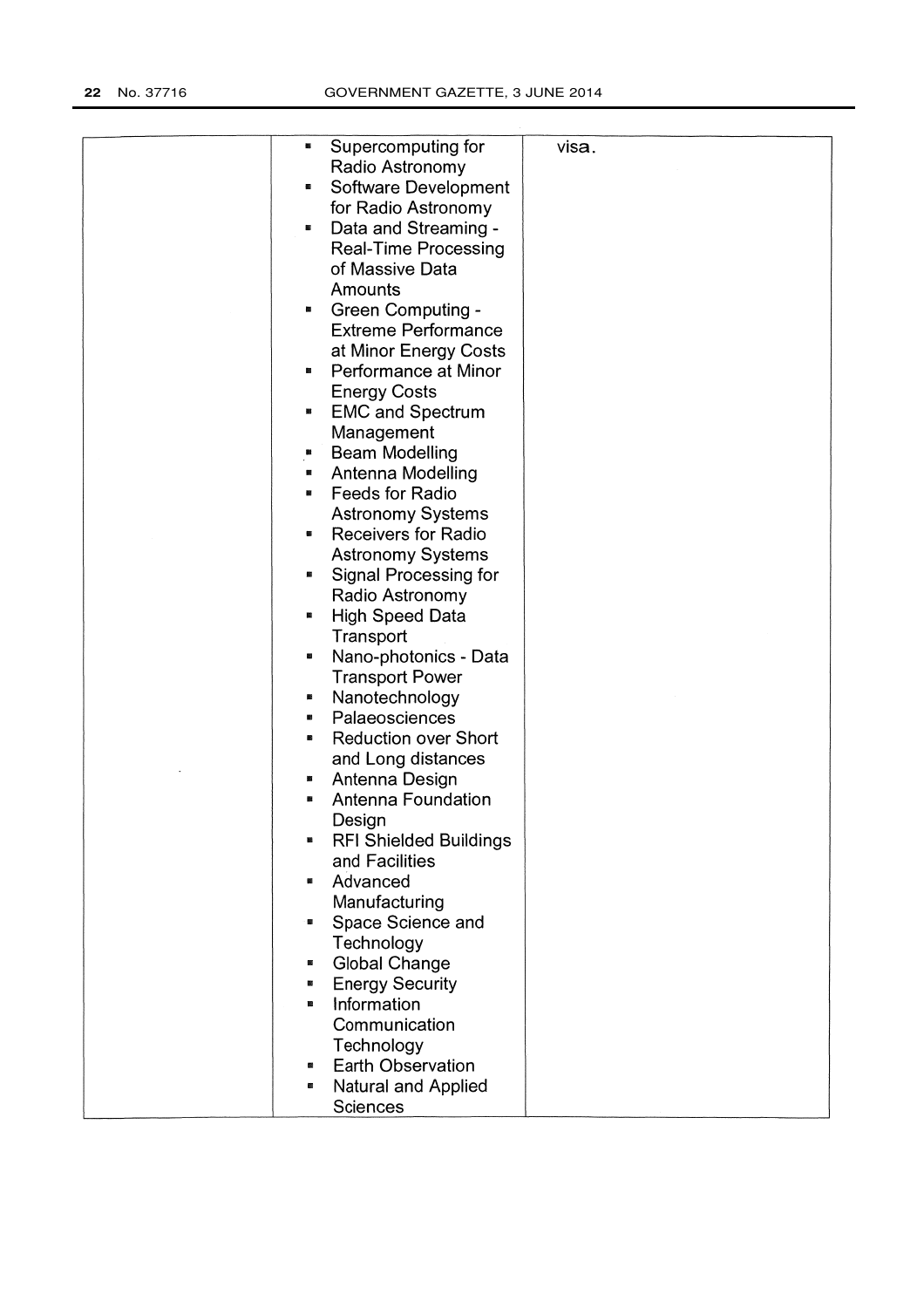| Post-Graduate | Doctoral Graduate (Acquired<br>in RSA) | A letter of recommendation from<br>۰<br>a South African statutory<br>research council or public higher<br>education institution                                                                                            |
|---------------|----------------------------------------|----------------------------------------------------------------------------------------------------------------------------------------------------------------------------------------------------------------------------|
|               |                                        | Proof in the form of a sworn<br>$\bullet$<br>affidavit that the applicant does<br>not have any contractual<br>obligations to return to their<br>country origin.                                                            |
|               |                                        | Proof of employment within 12<br>۰<br>months after obtaining Critical<br>Skills work visa in a form of an<br>employment contract specifying<br>the occupation and capacity in<br>which the foreigner shall be<br>employed. |
|               |                                        | Where there is no employment<br>$\bullet$<br>contract, proof of financial means<br>every 12 months for the<br>remainder of the validity of the<br>visa.                                                                    |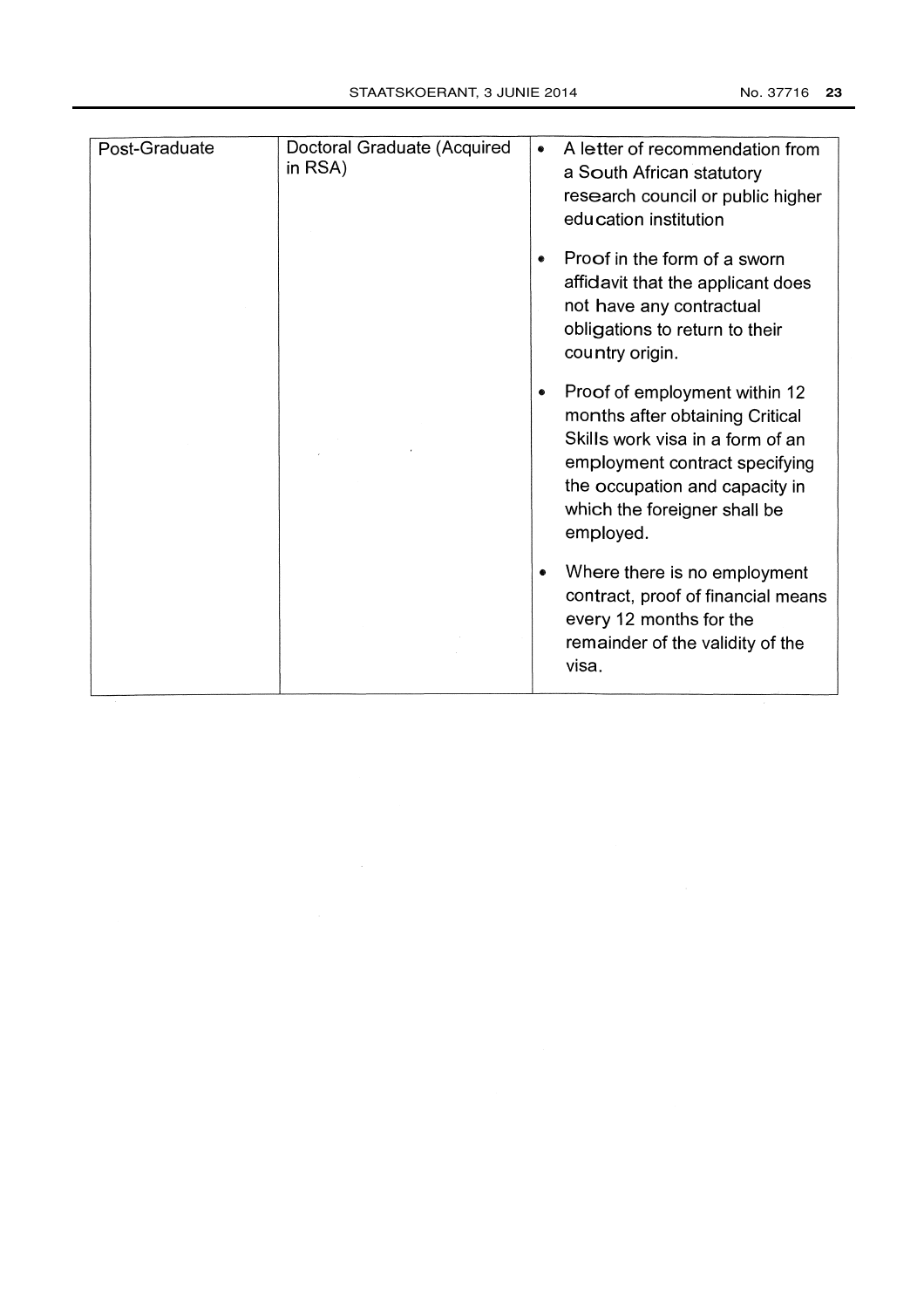## **Professional Accreditation Bodies and Councils**

| No. | <b>Professional Accreditation Bodies and Councils</b>           | Acronym             |
|-----|-----------------------------------------------------------------|---------------------|
| 1.  | <b>Agricultural Research Council</b>                            | <b>ARC</b>          |
| 2.  | <b>Agriculture Sector Education and Training Authority</b>      | AgriSETA            |
| 3.  | <b>Banking Sector Education and Training Authority</b>          | <b>BANKSETA</b>     |
| 4.  | <b>Chamber of Engineering Technology</b>                        | <b>CET</b>          |
| 5.  | <b>Chemical Industries Education and Training Authority</b>     | <b>CHIETA</b>       |
| 6.  | <b>Construction Education and Training Authority</b>            | <b>CETA</b>         |
| 7.  | <b>Computer Society of South Africa</b>                         | <b>CSSA</b>         |
| 8.  | <b>Council for Geoscience</b>                                   | CG                  |
| 9.  | Council on Higher Education-HEQC                                | CHE-HEQC            |
|     | Council for Quality Assurance in General and Further            |                     |
| 10. | <b>Education and Training</b>                                   | <b>UMALUSI</b>      |
| 11. | <b>Council for Scientific &amp; Industrial Research</b>         | <b>CSIR</b>         |
|     | Culture, Arts, Tourism, Hospitality and Sports Sector           |                     |
| 12. | <b>Education and Training Authority</b>                         | <b>CATHSSETA</b>    |
| 13. | Electric Contractors Association of South Africa                | <b>ECASA</b>        |
| 14. | <b>Energy and Sector Education and Training Authority</b>       | <b>EWSETA</b>       |
| 15. | <b>Engineering Council of South Africa</b>                      | <b>ECSA</b>         |
|     | Fiber Processing Manufacturing Sector Education and             |                     |
| 16. | <b>Training Authority</b>                                       | FP & MSETA          |
|     | Finance and Accounting Services Sector Education and            |                     |
| 17. | <b>Training Authority</b>                                       | <b>FASSET</b>       |
|     | Food and Beverages Manufacturing Industry Sector                |                     |
| 18. | <b>Education and Training Authority</b>                         | <b>FOODBEV</b>      |
| 19. | Health and Welfare Sector Education and Training Authority      | <b>HWSETA</b>       |
| 20. | <b>Health Professions Council of South Africa</b>               | <b>HPCSA</b>        |
| 21. | Indlela National Artisan Moderating Body                        | <b>Indlela NAMB</b> |
| 22. | Insurance Sector Education and Training Authority               | <b>INSETA</b>       |
| 23. | Jewellery Council of South Africa                               | <b>JCSA</b>         |
| 24. | <b>Local Government Sector Education and Training Authority</b> | <b>LGSETA</b>       |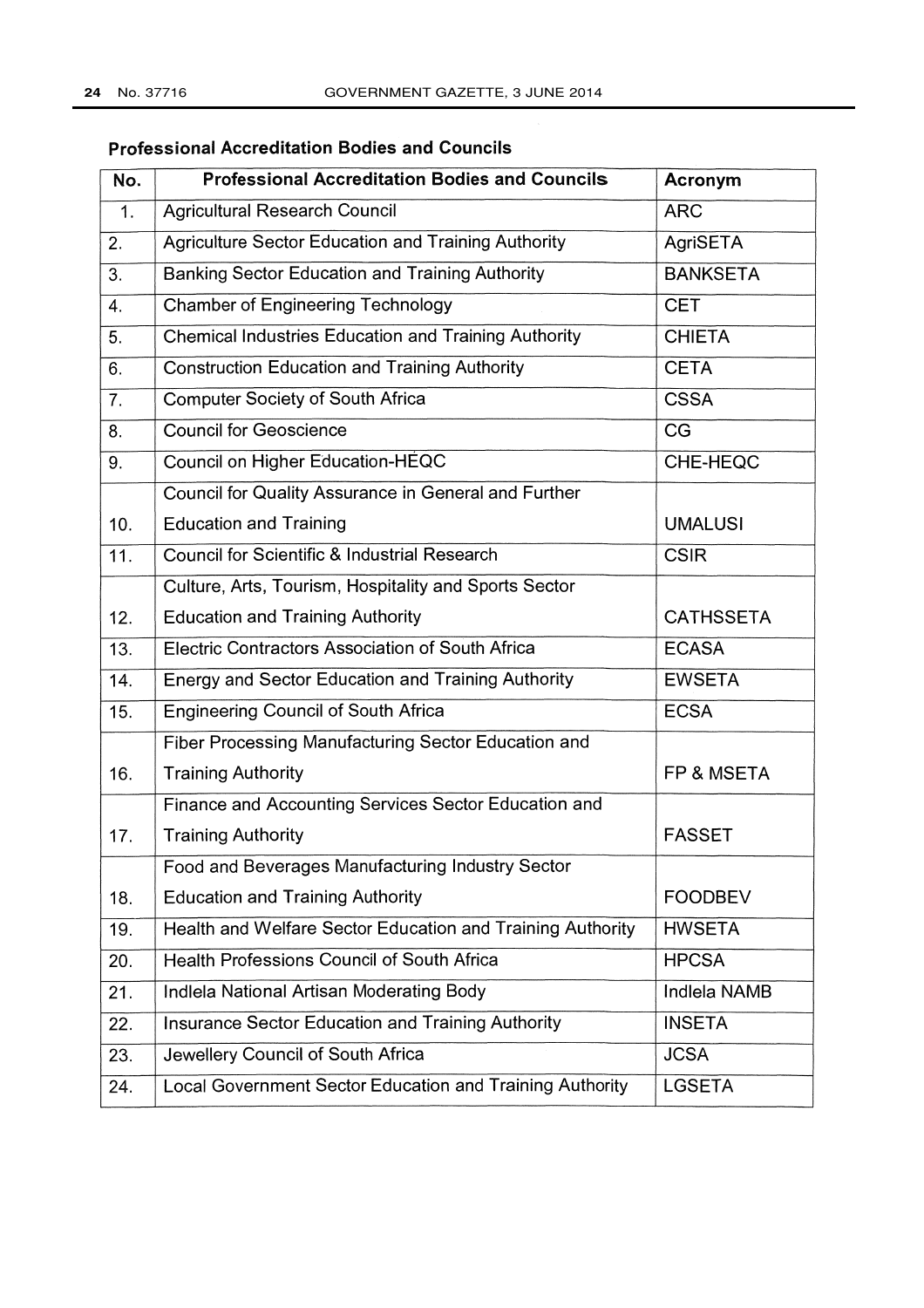|     | Manufacturing, Engineering and Related Services Sector        |                      |  |  |
|-----|---------------------------------------------------------------|----------------------|--|--|
| 25. | <b>Education and Training Authority</b>                       | <b>MERSETA</b>       |  |  |
|     | Media, Information and Communication Technologies Sector      |                      |  |  |
| 26. | <b>Education and Training Authority</b>                       | <b>MICT</b>          |  |  |
| 27. | <b>Medical Research Council</b>                               | <b>MRC</b>           |  |  |
| 28. | Metal and Engineering Industries Bargaining Council           | <b>MEIBC</b>         |  |  |
| 29. | <b>Mining Qualifications Authority</b>                        | <b>MQA</b>           |  |  |
| 30. | National Laboratory Association of South Africa               | <b>NLA</b>           |  |  |
| 31. | National Metrology Institute of South Africa                  | <b>NMISA</b>         |  |  |
| 32. | <b>National Regulator for Compulsory Specifications</b>       | <b>NRCS</b>          |  |  |
| 33. | Professional Accreditation for Health and Skincare            | <b>PAB</b>           |  |  |
| 34. | <b>Public Service Sector Education and Training Authority</b> | <b>PSETA</b>         |  |  |
| 35. | Quality Council for Trades and Occupations                    | QCTO                 |  |  |
| 36. | Safety and Security Sector Education and Training Authority   | <b>SASSETA</b>       |  |  |
| 37. | Services Sector Education and Training Authority              | <b>SERVICES SETA</b> |  |  |
| 38. | South African Board for People Practices                      | <b>SABPP</b>         |  |  |
| 39. | South African Bureau of Standards                             | <b>SABS</b>          |  |  |
| 40. | South African Council for Natural Scientific Professions      | <b>SACNASP</b>       |  |  |
| 41. | South African Institute of Chartered Accountants              | <b>SAICA</b>         |  |  |
| 42. | South African Institution of Draughting                       | <b>SAID</b>          |  |  |
| 43. | <b>South African Nursing Council</b>                          | <b>SANC</b>          |  |  |
| 44. | South African Pharmacy Council                                | <b>SAPC</b>          |  |  |
| 45. | South African Qualifications Authority                        | <b>SAQA</b>          |  |  |
| 46. | South African Veterinary Council                              | <b>SAVC</b>          |  |  |
| 47. | <b>Transport Education and Training Authority</b>             | <b>TETA</b>          |  |  |
|     | Wholesale and Retail Sector Education and Training            |                      |  |  |
| 48. | Authority                                                     | <b>W&amp;RSETA</b>   |  |  |

**MR MKN-GIGABA, MP MINISTER OF HOME AFFAIRS**